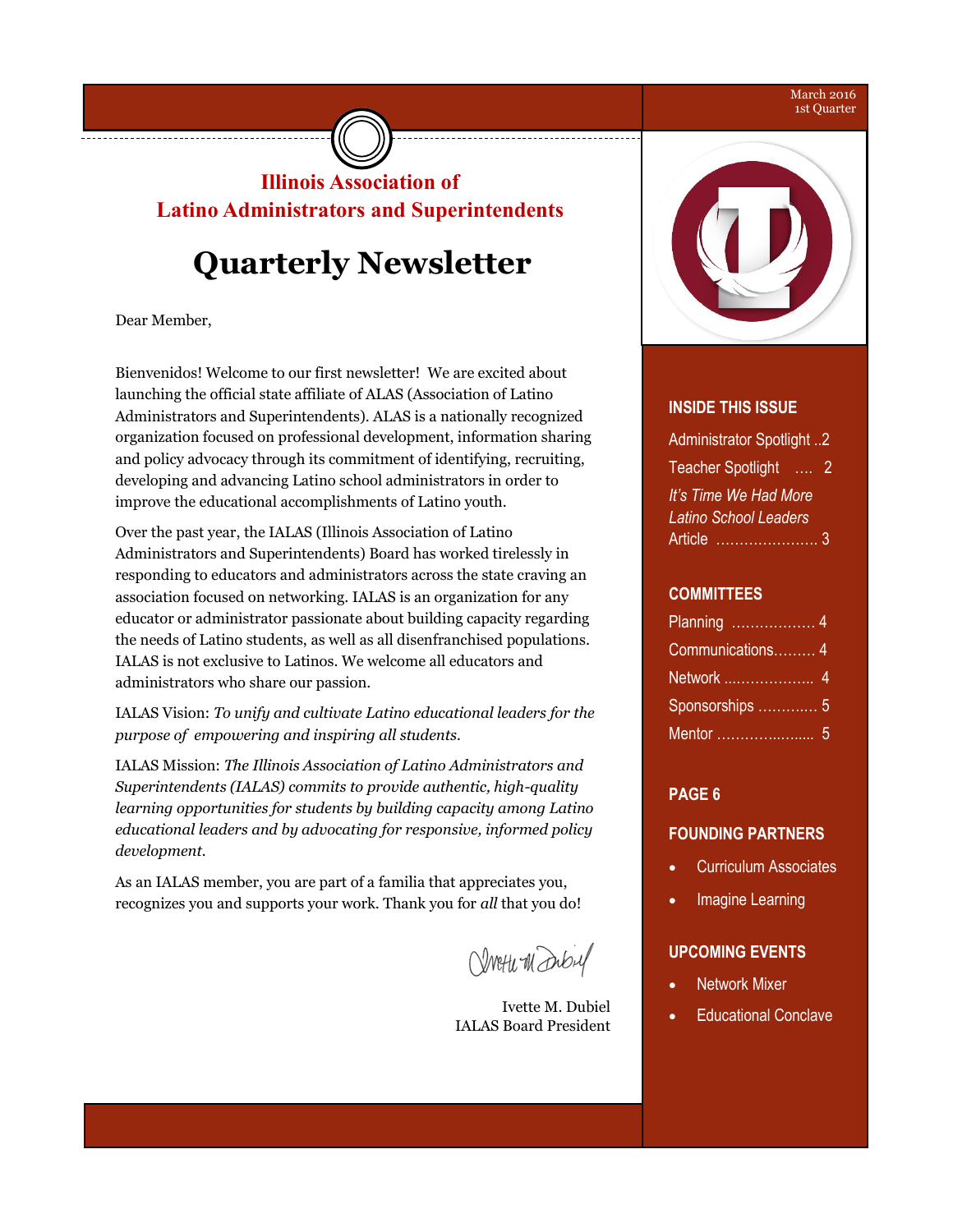

### **ADMINISTRATOR SPOTLIGHT**

### Name: **David Negron** Occupation: **Superintendent Maywood-Melrose Park-Broadview School District 89**

 **Hometown:** I primarily grew up in the city of Chicago (Humboldt Park area), and lived for a couple of years in Little Village too.

### **What excites you about IALAS?**

I am excited to hear that this organization exists to foster, develop, facilitate and recognize the amazing work taking place by many Latinos and Latinas across the state. It is im-

portant for our students to have other Latinos and Latinas who are positive role models.

### **Tell us about the importance of educating Latino children or any disenfranchised group.**

According to a recent study and analysis from the National Center for Education Statistics, Latino/a students have the highest high school dropout rate in the U.S. This is particularly alarming given the fact that the Latino student population is the fastest growing student demographic. We must focus our energy, and resources into providing our Latino children with a sound educational experience to prepare them for the future. I believe that Mr. Nelson Mandela said it best, "Education is the most powerful weapon which you can use to change the world." It is of the utmost importance that we engage in meaningful dialogue and best practices to improve the educational system for all children and, in particular, for the growing Latino/a student population.

### **TEACHER SPOTLIGHT**

Name: **Maria Luisa Gonzalez** Occupation: **PE teacher at Thornton HS District 205** 

### **Why did you become a teacher?**

I was doing some volunteer work teaching ESL to adults. I was overwhelmed with the gratitude from the adults. They were so happy and full of gratitude that my professors made me realize that teaching doesn't come easy to everyone. They made me realize that education is power and I can become an agent for change. Teaching became "a family thing". It's like a family business. There's no way out and its meant for me to be in



education. It's important for my family and I to help the community and empower students to become more than they believe they can be.

### **Tell us about the importance of educating Latino children or any disenfranchised group.**

I can only relate my experience and my family. There are 7 of us. When I was growing up, I lived in a trailer park and my dad passed away. My mom was disabled. The limits are only imposed by other people and we need to know it's not true. Just because we don't have money doesn't mean we can't pursue a higher education. I can't stop growing. We have to make students understand that they have control of their education. Once you have your degree, nobody can take that away!

### **Why did you join IALAS?**

I want to identify with the Latino community and it's hard to find organizations such as IALAS, where we can encourage one another to create and initiate and promote waves of change. In order to do that, you need a strong group and IALAS is the group.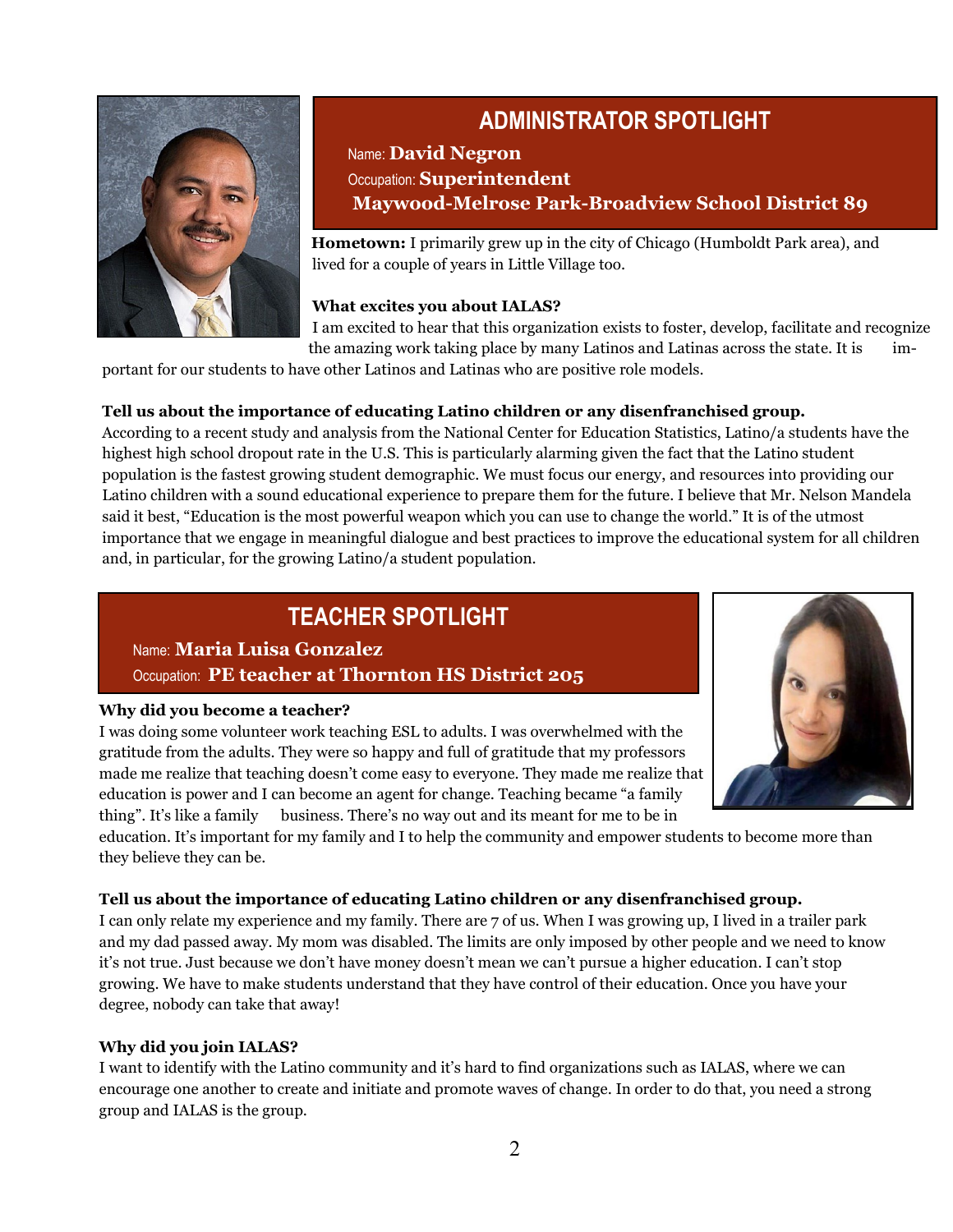

*Excerpts from article and the photograph were copied with permission from author, Veronica Rivera, Executive Director of the Association of Latino Administrators and Superintendents. Published by Education Post. July 22, 2015. Retrieved from: http://educationpost.org/its-time-we-had -more-latino-school-leaders/*

### IT'S TIME WE HAD MORE LATINO SCHOOL LEADERS

Latino superintendents make up approximately 2 percent of the leadership in the over 14,000 school districts in the United States.

Data from the [Pew Hispanic Center](http://www.pewhispanic.org/states/ccfs1.d204.ipsd.net/cec_staff/ivette_dubiel/Documents/cache) released in 2012 showed that Latino students comprise 51 percent of all K-12 students in California. The country's growing Latino population requires a pipeline of school-system leaders who reflect the changing demographics.

The [Association of Latino Administrators and Superintendents \(ALAS\)](http://alasedu.drupalgardens.com/ccfs1.d204.ipsd.net/cec_staff/ivette_dubiel/Documents/cache) was established in 2003 to address the lack of national advocacy and representation of Latinos by existing mainstream professional organizations. ALAS, which means wings in Spanish, aims to provide leadership at the national level that assures every school in the U.S. effectively serves the educational needs of all students with an emphasis on the growing Latino youth population.

In 2011, ALAS established the [Superintendents Leadership Academy](http://alasedu.drupalgardens.com/academy/leadership/ccfs1.d204.ipsd.net/cec_staff/ivette_dubiel/Documents/cache) to train and help aspiring Latino superintendents learn how to lead a school district. Our goal is to prepare Latino school administrators to become superintendents of districts with an emphasis on places that have a Latino student population of 25 percent or higher.

One of the most positive things that have come out of the academy is that cohort graduates are connecting with each other and hiring fellow members within their districts. We are building a network of high-level K-12 administrators that advance Latinos professionally, while ensuring that Latino students succeed.

# **DATA**

### *census.gov*

As of July 1, 2014, the Hispanic population was **55 million,** making people of Hispanic origin the nation's largest ethnic or racial minority.

It is projected that by the year 2060, there will be **119 million** Hispanics, constituting 28.6 of the nation's population.

**38.4 million** is the number of U.S. residents 5 and older that spoke Spanish at home in 2013.

In 2013, the median household income was **\$40,963.**

### *illinoisreportcard.com*

In Illinois school districts, Hispanic students make of 25.1% of all students. It is the largest minority population of students in the State.

In 2015, the graduation rate of Hispanic students in Illinois was 81%, that is a 5% increase since 2011.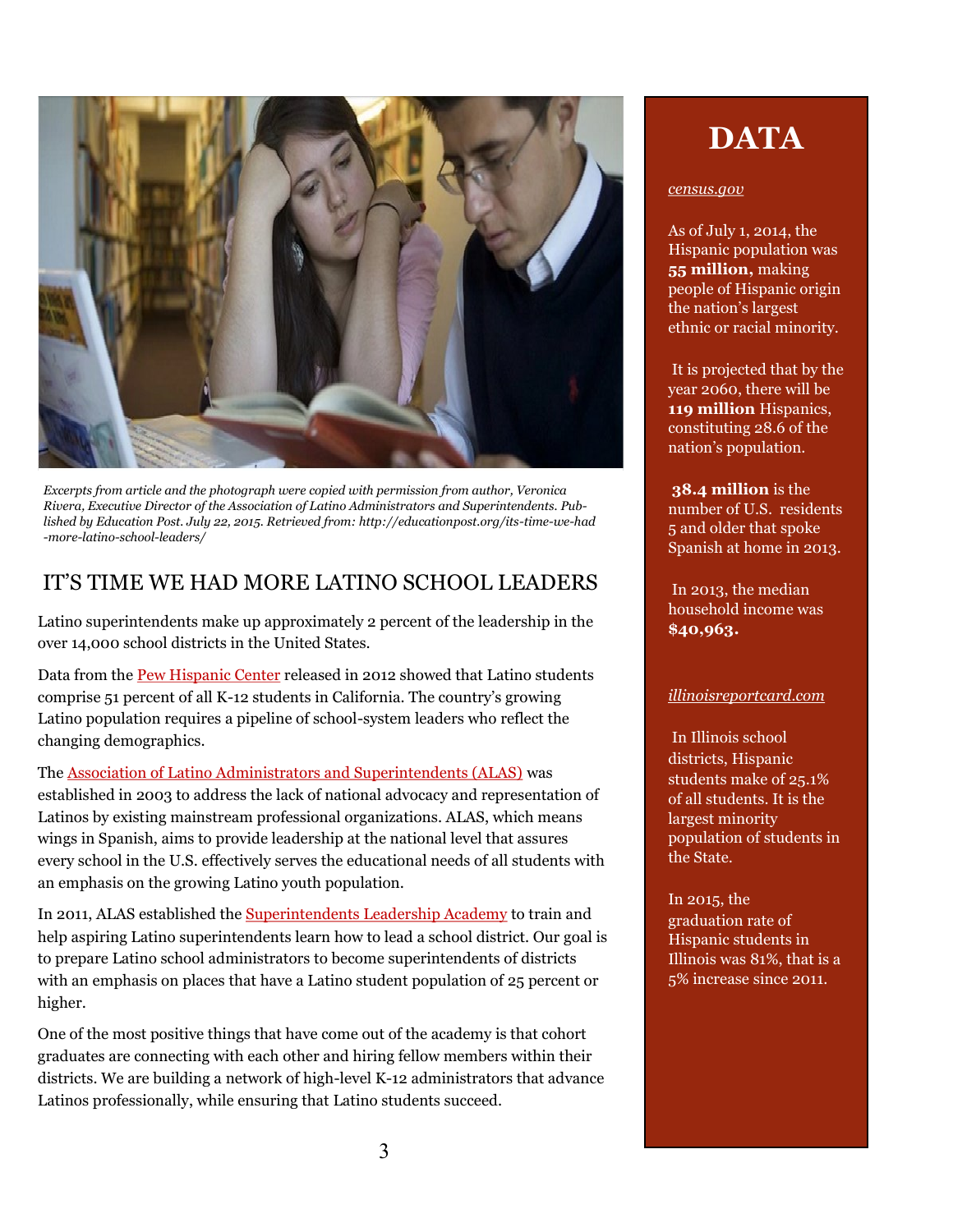# Planning

The planning committee is responsible for organizing all membership events. We anticipate this committee to serve as a think tank to offer our members professional and networking opportunities that are best aligned to IALAS' vision, mission and goals.

The members on this committee will work collaboratively to arrange and finalize all details and logistics associated with events once approved by the Board. If you have the initiative and drive to create and carry out meaningful events for participants that are passionate about educating students, please consider joining this committee.

All committees will meet three times a year. Intermittent communication via email and phone is expected.

For more information about the planning committee, please email idubiel@ialas.org



# Communications



The communications committee will be responsible for developing communication products to our members, sponsors and the public at-large, such as our quarterly newsletters, website and social media.

Experience or interest in writing and research is a plus. You will also be responsible in identifying superintendents and administrators to be featured in our newsletters.

For more information about the communications committee, please email rsegarra@ialas.org and rsanchez@ialas.org

# Network

The network committee will be responsible for establishing methods to successfully increase membership. Your role is to consider typical avenues to promote IALAS, as well as unconventional ways to campaign our work.



Members on this committee must be willing to engage in connecting with educators and non-educators across the state and nationally.

For more information about the network committee, please email gtrejo@ialas.org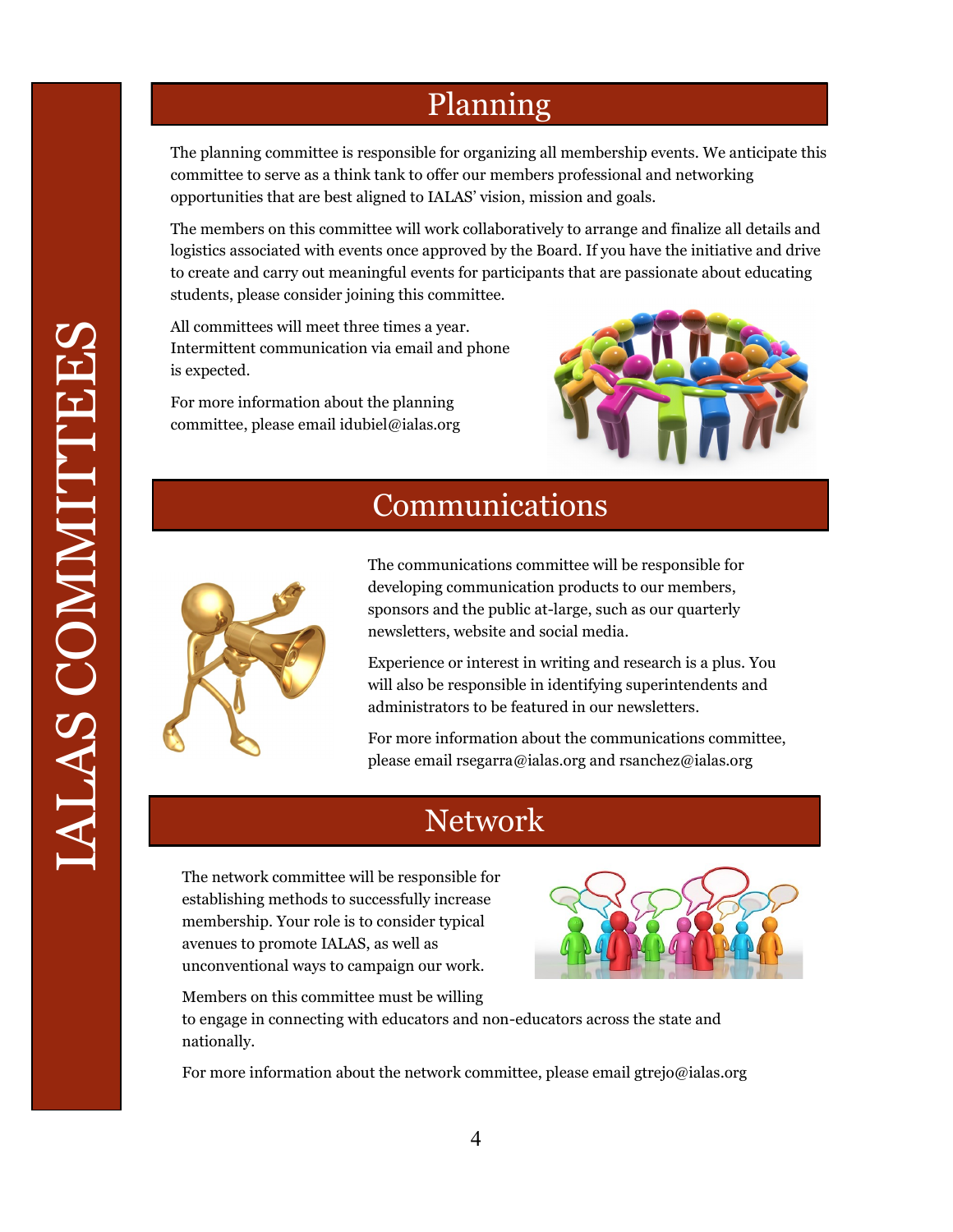# Sponsorships

The sponsorship committee will be responsible for building partnerships with prospective sponsors. As a non-profit association, we could not function well without the crucial support and generosity of our sponsors.

Members on this committee will be essential in identifying potential sponsors that support the work of IALAS. Strong skills in research and out-of-the-box thinking will be key competencies of our sponsorship members.

For more information about the sponsorship committee, please email evaldez@ialas.org



# Mentor

The mentoring committee will be responsible for serving as an instrumental group that will foster the work of educators and administrators across the state interested in advancing their career. Mentors **must be** comprised of Superintendents and Assistant Superintendents interested in mentoring others.

This committee will develop and identify the process to consider mentees in the program. Although this committee may not meet regularly face-to-face, the Superintendents and Assistant Superintendents must be willing to communicate often via email and/or over the phone to execute their work. These individuals must also be willing to serve as mentors to the selected educator or administrator. Schedules between mentor and mentee will be determined by their respective timelines.

For more information about the mentoring committee, please email gtrejo@ialas.org and ysanchez@ialas.org

# **ATTENTION COMMITTEES**

All committees (with the exception of mentor committee) will meet three times per calendar year on the first Sunday of every May, August and November, from 9:00 am—11:00 am, at Pioneer Elementary, 615 Kenwood Avenue in West Chicago.

For more information, please email idubiel@ialas.org